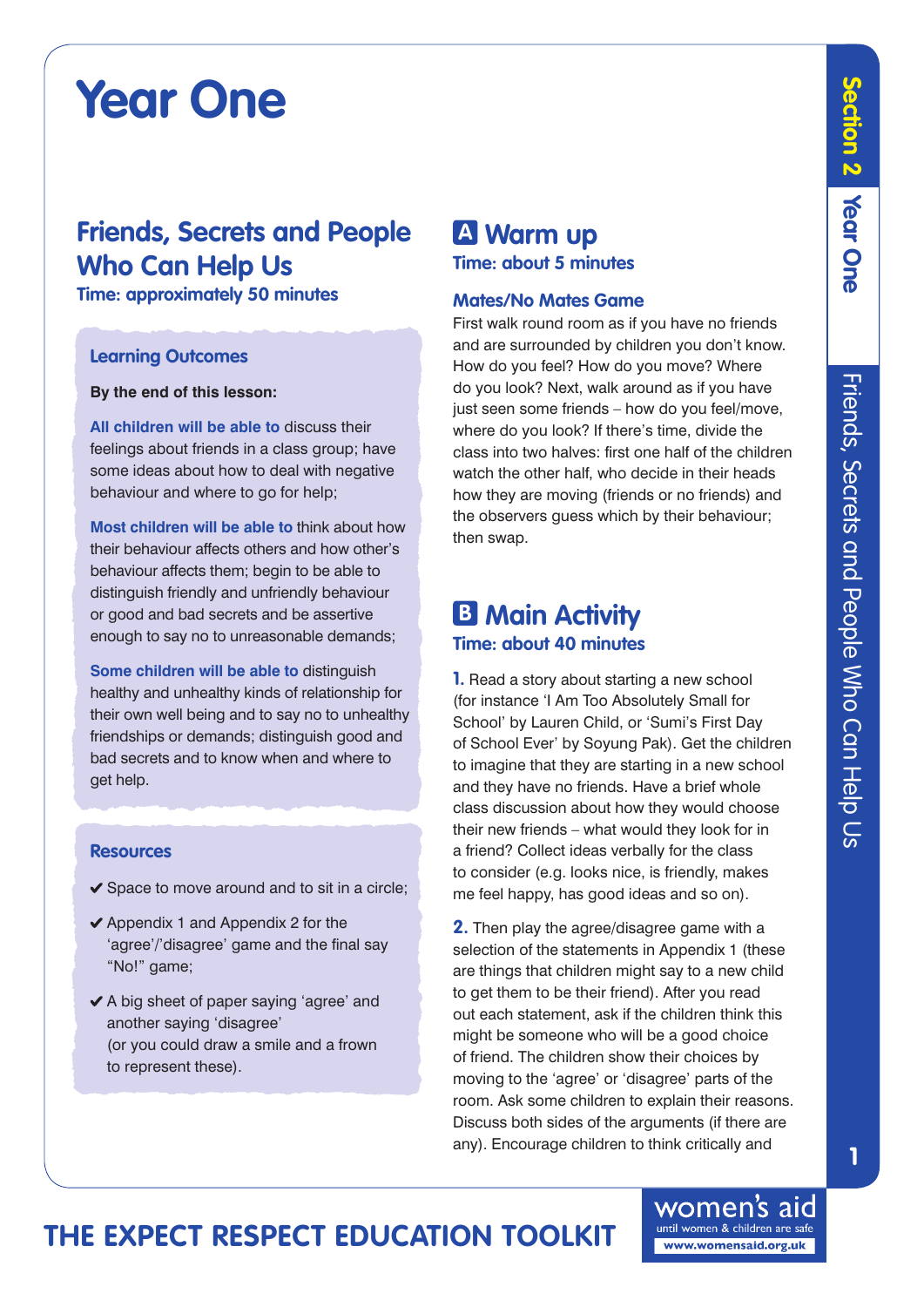carefully about their choices. Keep it pacy and fun; only use all the statements if there is time and the discussion is going well, otherwise move on to the next activity.

**3.** Return to/focus on the statement about keeping a secret. Discuss what the word 'secret' means and agree on a definition. Put the children into small groups and ask them to think of some ideas of good secrets (e.g. birthday presents). Allow about five minutes for discussion at most, then get back into a circle and ask a spokesperson from each group to feedback ideas for happy secrets. Make a list on the white board and encourage whole class debate if some of the ideas are ambiguous.

**4.** Introduce the idea that there might sometimes be bad secrets and give a couple of examples (e.g. a bully stole their sweets and made them promise not to tell; a friend broke someone's favourite toy and made them promise not to tell). Introduce the idea of saying "No!" to something we are not happy with; discuss the idea that it might be better not to keep a secret if it is going to make us unhappy.

**5.** Finally, talk about the people who might help us if we were worried about a secret that someone asked us to keep. Go round the circle asking children to think of who is special to them, who keeps them safe or who they might go to if they were worried about a secret.

**6.** Conclude the session by making a big list on the white board of who they could tell and add any they might have missed out (for instance you as their teacher, extended family members and so on). Perhaps this could later be made a permanent display somewhere in the classroom.

## **C End game Time: about 5 minutes**

## **The say "No!" game**

Ask the whole class to respond to some funny/ unreasonable/mean demands from you by saying "No!" (list of possible demands in Appendix 2). Experiment with different demands and a variety of response voices – friendly, cross, unfriendly, kind etc. You could encourage the children to take turns to make demands and to decide on the style of voice. Make sure you end on a happy voice so the children go out feeling positive.

## **Suggested Extension Activities**

Have a circle time all about friends and discuss questions such as:

- What do you feel/look like when you are with your friends?
- How do you decide who will be your friend?
- Are your friends always perfect?
- Can you ever say no to your friends?
- ◆ Can you have more than one really good friend?
- ◆ Do you always have to be with your friends?
- ◆ Do you sometimes like to be on your own?
- ◆ Do friends share things with each other? Why?
- How can you tell someone is your friend?
- ◆ Can you tell if someone is not your friend?

# **The Expect Respect Education Toolkit**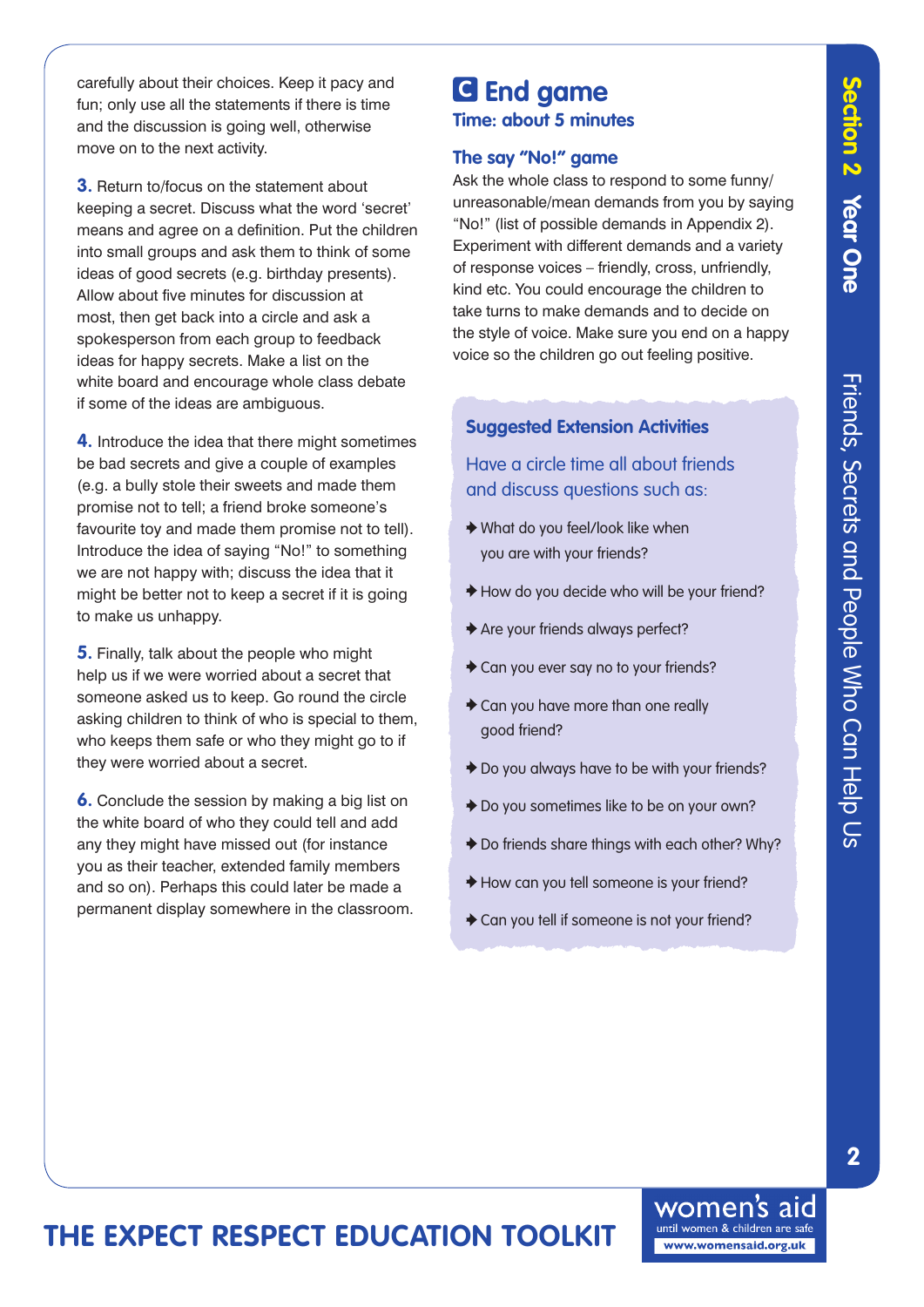| <b>Learning outcomes</b>                                                                                                                                                                                                                                                                                                                                                                                                                                                                                                                                                                                                                                                                                                                                                   | <b>National Curriculum -</b><br><b>PSHE and Citizenship</b>                                                                                                                                                                                                                                                                                                                                                                                                                                                                                                                                                                                                                                                                                                                                                                                                                                                                                                                                                                                                                                                                                                                                                                                                                                                                                                                                                                                                       | <b>Links to SEAL</b>                                                                                                                                                                                                                                                                              | <b>Every Child</b><br><b>Matters</b>                                                                                                                                                                                                                          |
|----------------------------------------------------------------------------------------------------------------------------------------------------------------------------------------------------------------------------------------------------------------------------------------------------------------------------------------------------------------------------------------------------------------------------------------------------------------------------------------------------------------------------------------------------------------------------------------------------------------------------------------------------------------------------------------------------------------------------------------------------------------------------|-------------------------------------------------------------------------------------------------------------------------------------------------------------------------------------------------------------------------------------------------------------------------------------------------------------------------------------------------------------------------------------------------------------------------------------------------------------------------------------------------------------------------------------------------------------------------------------------------------------------------------------------------------------------------------------------------------------------------------------------------------------------------------------------------------------------------------------------------------------------------------------------------------------------------------------------------------------------------------------------------------------------------------------------------------------------------------------------------------------------------------------------------------------------------------------------------------------------------------------------------------------------------------------------------------------------------------------------------------------------------------------------------------------------------------------------------------------------|---------------------------------------------------------------------------------------------------------------------------------------------------------------------------------------------------------------------------------------------------------------------------------------------------|---------------------------------------------------------------------------------------------------------------------------------------------------------------------------------------------------------------------------------------------------------------|
| All children will be able to<br>discuss their feelings about<br>friends in a class group;<br>have some ideas about<br>how to deal with negative<br>behaviour and where to<br>go for help<br>Most children will be<br>able to think about how<br>their behaviour affects others<br>and how other's behaviour<br>affects them; begin to be<br>able to distinguish friendly<br>and unfriendly behaviour<br>or good and bad secrets<br>and be assertive enough<br>to say no to unreasonable<br>demands<br>Some children will be<br>able to distinguish healthy<br>and unhealthy kinds of<br>relationship for their own<br>well being and to say no<br>to unhealthy friendships or<br>demands; distinguish good<br>and bad secrets and to<br>know when and where<br>to get help | <b>Key Stage One</b><br>Children should be taught/given<br>opportunities:<br>1. (a) To recognise what they like and<br>dislike, what is fair and unfair, and what<br>is right and wrong<br>1. (b) To share their opinions on things<br>that matter to them and explain their<br>views<br>1. (c) To recognize, name and deal<br>with their feelings in a positive way<br>2. (a) To take part in discussions with<br>the whole class<br>2. (c) To recognize choices they can<br>make, and recognize the difference<br>between right and wrong<br>2. (e) To realize that people<br>have needs and that they have<br>responsibilities to meet them<br>3. (a) To make simple choices<br>3. (g) Rules for, and ways of, keeping<br>safe  and about people who can help<br>them to stay safe<br>4. (a) To recognize how their behaviour<br>affects other people<br>4. (b) To listen to other people and<br>play and work cooperatively<br>4. (c) To identify and respect the<br>differences and similarities between<br>people<br>4. (d) To know that family and friends<br>should care for each other<br>4. (e) That there are different kinds of<br>teasing and bullying and that bullying<br>is wrong, and how to get help to deal<br>with bullying<br>5. (d) To make real choices<br>5. (f) To develop relationships through<br>work and play<br>5. (g) To consider social and moral<br>dilemmas that they come across in<br>everyday life<br>5. (h) To ask for help | <b>Theme Six</b><br>'Relationships'<br>(Blue Set)<br>Knowing myself<br>• I know the people<br>who are important<br>to me<br>. I can tell when I<br>feel cared for<br>• I can tell when I<br>love or care for<br>someone<br><b>Managing my</b><br>feelings<br>· I can share people<br>I care about | <b>Be healthy</b><br>(physical, mental,<br>emotional health)<br>Stay safe<br>(from neglect,<br>violence, abuse)<br><b>Enjoy and Achieve</b><br>(personal and<br>social development)<br>Make a positive<br>contribution<br>(develop positive<br>relationships) |

**The Expect Respect Education Toolkit**

**3**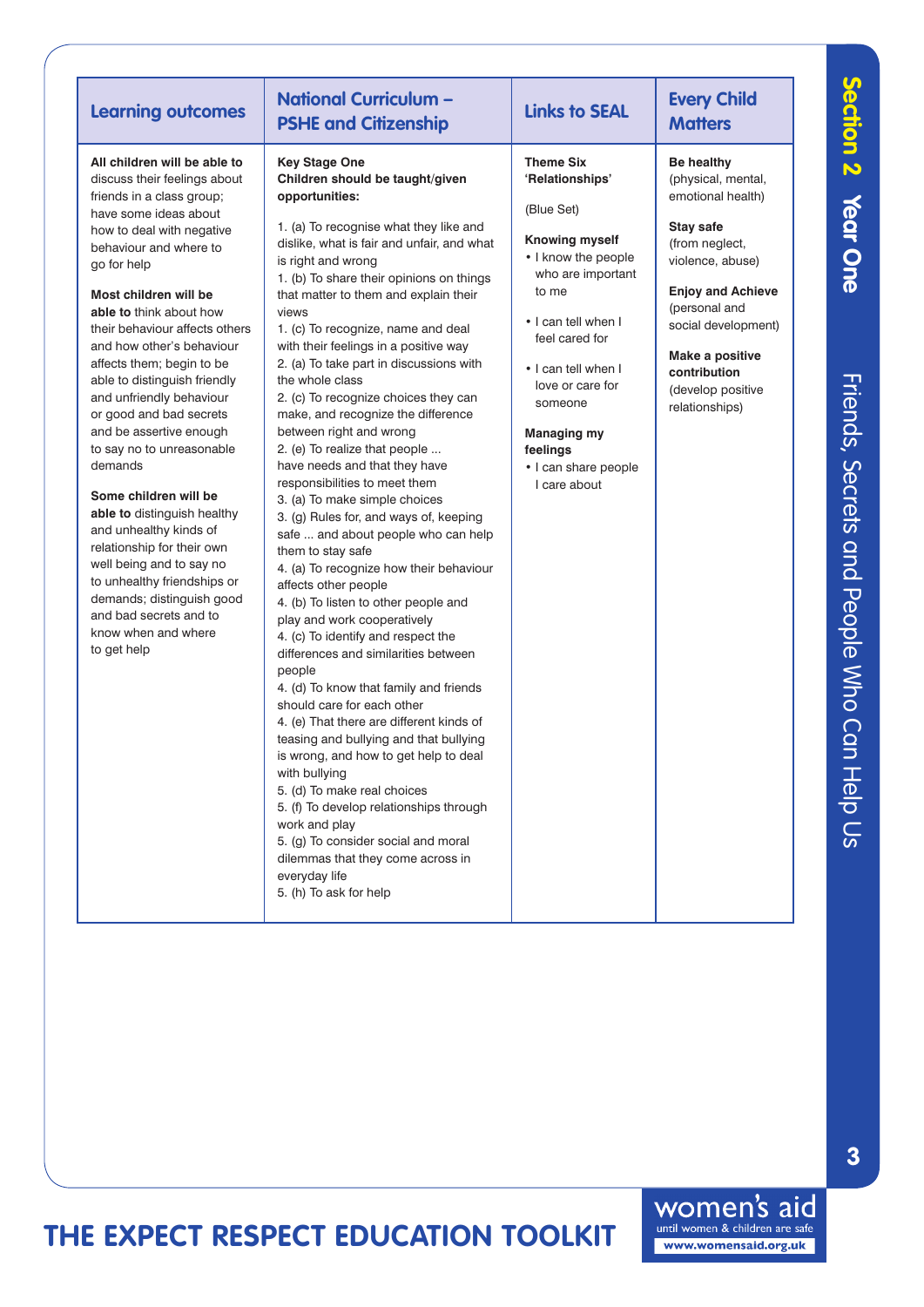

**Come and play in our game**

**I like your hair**

**If you come round to my house we can play on my new computer game**

**Do you want to share my lunch?**

**Have you got any pets?**

**Would you like to play with us?**

**Can I sit with you at lunch time?**

**Give me your sweets and I'll be your friend**

**I want you to just be friends with me**

**If I tell you a secret you have to tell me one back and then I'll be your friend**

> **Can I try some of your crisps?**

**Where did you get those trainers?**

**If you want to play you have to use our rules**

**How much pocket money do you get?**

**If you want to be friends with me you can't talk to Sam (any neutral name will do)**

**Section 2**

**Year** 

**One**

# **The Expect Respect Education Toolkit**